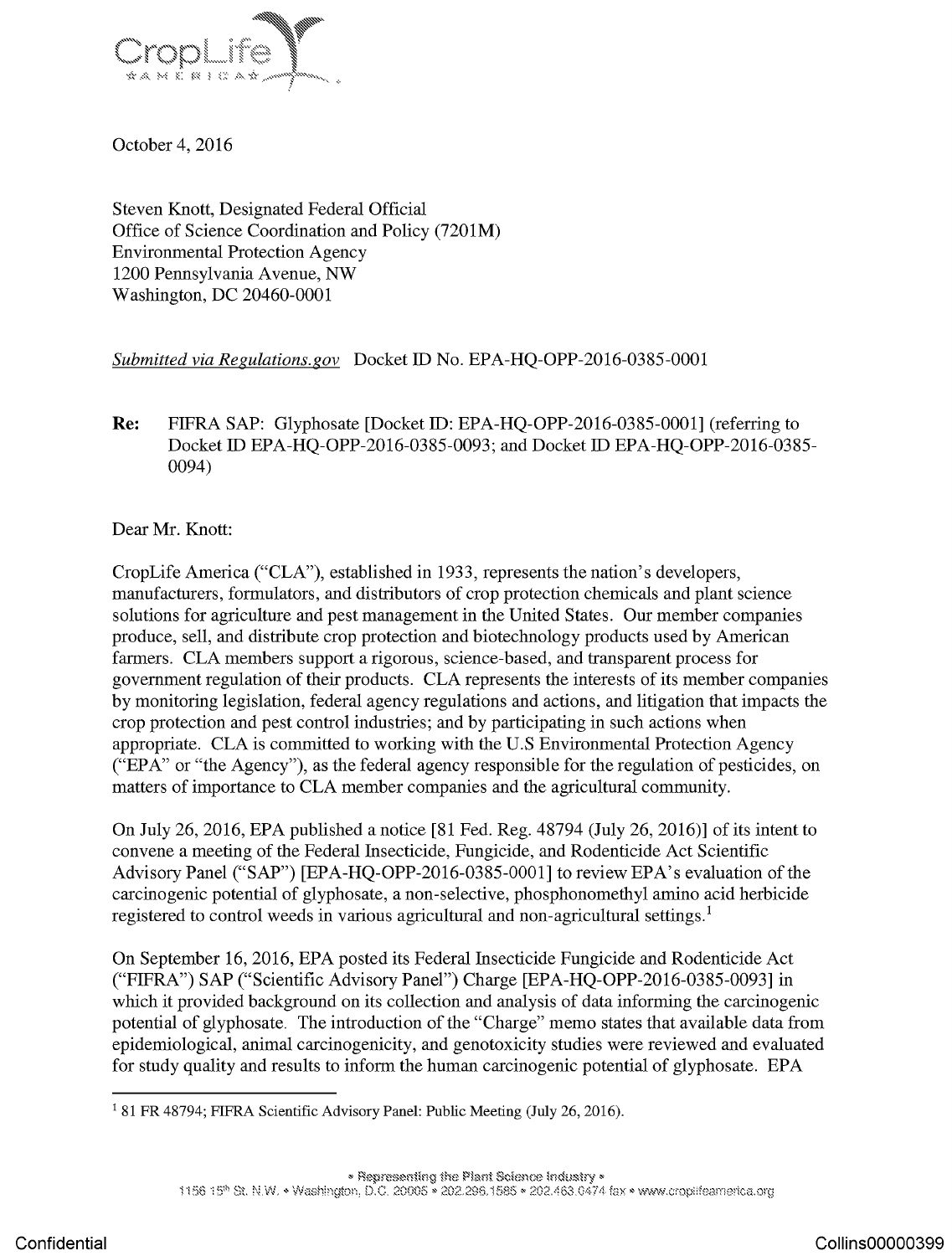specifically states, "Although there are studies available on glyphosate-based pesticide formulations, the agency is soliciting advice from the FIFRA Scientific Advisory Panel (SAP) on this evaluation of human carcinogenic potential for the active ingredient only at this time." EPA repeats this statement verbatim in its "Glyphosate Issue Paper: Evaluation of Carcinogenic Potential" [EPA-HO-OPP-2016-0385-0094]. EPA further describes the Issue Paper as being organized by sections to include, " Systematic Review and Data Collection"; " Data Evaluation of Epidemiology"; "Data Evaluation of Animal Carcinogenicity"; "Data Evaluation of Genetic Toxicity"; "Data Integration and Weight of Evidence Analysis Across Multiple Lines of Evidence"; and, "Collaborative Research Plan for Glyphosate and Glyphosate Formulations."

The stated purpose of the Collaborative Research Plan (Section 7 of the Glyphosate Issue Paper) is, "to evaluate the role of glyphosate in product formulations and the differences in formulation toxicity." EPA has introduced potential future research areas into its 'comprehensive analysis of available data from submitted guideline studies and the open literature,' and its weight of evidence analysis.

On page 141/227 of the [Glyphosate](https://www.baumhedlundlaw.com/) Issue Paper, EPA says (middle of page 141) that the Agency is soliciting advice from the FIFRA SAP on the evaluation and interpretation of the available data for each line of evidence for the active ingredient glyphosate and the weight-of-evidence analysis. It is troubling that on the same page [141/227], EPA raises the potential for further research to determine whether formulation components, such as surfactants, influence the toxicity of the glyphosate formulations. EPA also comments on its plans to initiate research given these identified data gaps (which plans are described in Section 7.0). Inclusion of consideration of future research and glyphosate formulations is out of scope for this SAP.

We strongly object to inclusion of Section <sup>7</sup> in the FIFRA SAP Glyphosate Issue Paper, as it initiates dialogue on two subjects not relevant to this FIFRA SAP. In its statement of intent of the FIFRA SAP, EPA reports that it is asking the SAP, "to review EPA's evaluation of the carcinogenic potential of glyphosate , a non-selective, phosphonomethyl amino acid herbicide registered to control weeds in various agricultural and non-agricultural settings."  $2\text{ }$  It is unnecessary and inappropriate to include a section for consideration that relates to potential future research that EPA might conduct. It also is inappropriate to raise for question and consideration the issue of any formulation of glyphosate when EPA has specifically stated that it is "soliciting advice from the FIFRA Scientific Advisory Panel ( SAP) on this evaluation of human carcinogenic potential for the active ingredient only at this time."

We question why EPA has added Section 7: Collaborative Research Plan for Glyphosate and Glyphosate Formulations. The entirety of Section 7 is not germane to the charge of this FIFRA SAP. Consideration of what future research might be conducted, and what active and other ingredients might be assessed is not relevant to the work of this FIFRA SAP. Why would EPA question glyphosate formulations when they are not in the scope of work provided by the Charge Questions for this FIFRA SAP? Why would EPA state that, "... some have believed that glyphosate formulations may be more toxic than glyphosate alone?" This is again irrelevant to the charge of this FIFRA SAP, and suggests that there is some doubt that must be considered. At this time when EPA has clearly stated its intent to evaluate the active ingredient, glyphosate, why

 $2$  Id.